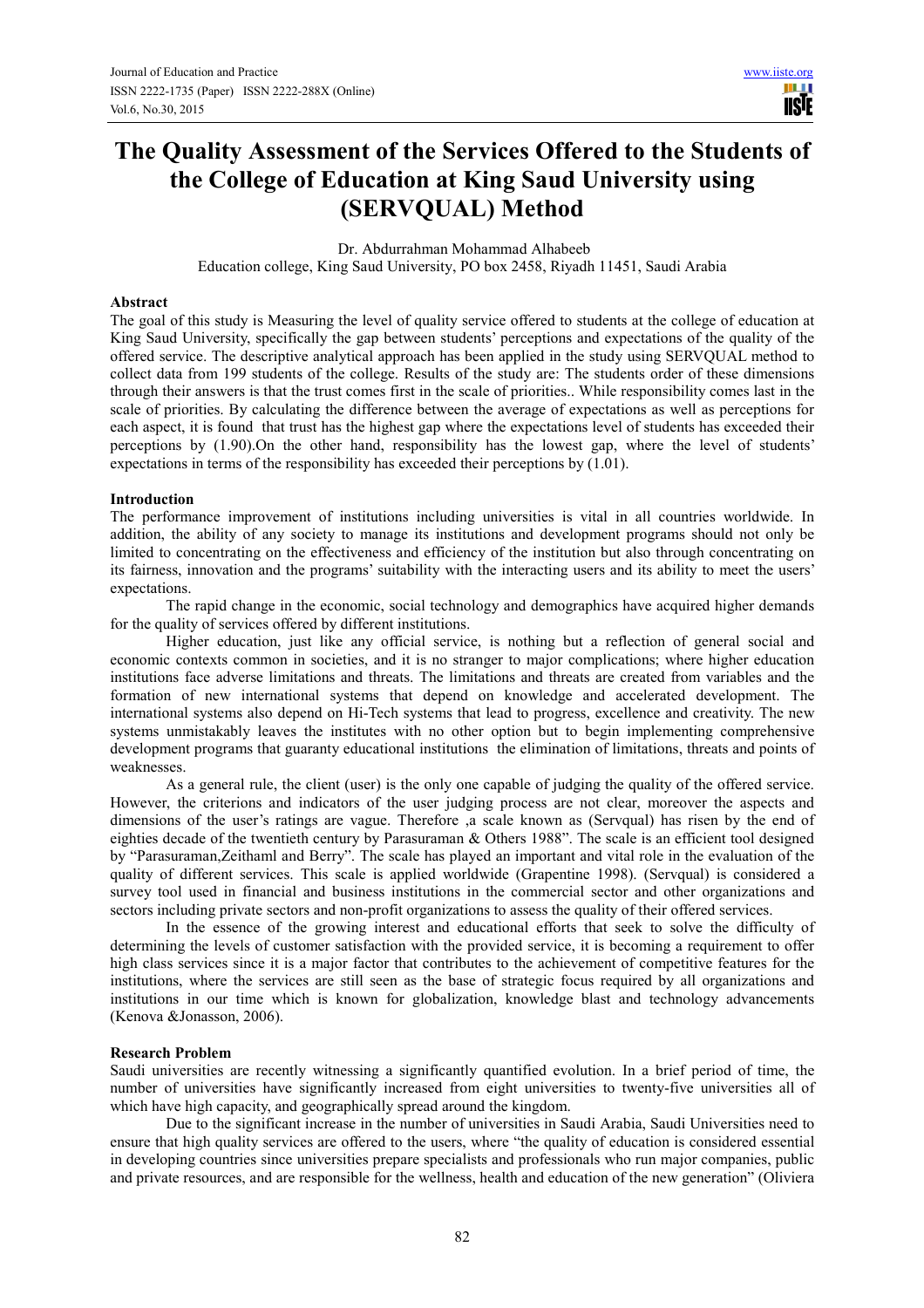#### & Ferreira, 2009).

King Saud University is considered as one of the oldest and largest universities in the Kingdom. The College of Education is considered as one of the most experienced departments in Educational Sciences. The number of students applying to join the college of education and to enrol in the educational services is significantly increasing yearly, for example; 9,902 students have joined the college between 1430-1431 Hijri, making it the most popular college with the highest number of enrolled students in King Saud University (King Saud University Gate, 1434 Hijri). Therefore, as the number of students increased, the demand on services offered by the university increased. Special research teams were unable to find a method to measure and assess the quality of university services offered by King Saud University or the college of education using efficient science scales.

Measurement and analysis are considered as the starting point in assessing the quality of offered services in different institutions (Edvardsen & Others, 1994). Hence, rises the benefits of the application of management and scale models leading the institutions to determine the range of its ability and power to offer high quality services and discover issues that may not present at the required level (Farrell & Others, 1991).

To measure the quality of services, different tools and methods have been implemented and pursued. The most recently used method in this field is the method of gap between the user's perceptions and expectations for measuring the quality of service (SERVQUAL QUALITY GAPS), where Parasuraman and his colleagues (Parasuraman & Others. 1988) were able to develop a tool that depends of determining the gap between the reality of the level of quality of service and the expectation of the client (user) of this offered service. This method was adopted to achieve the goal of this study after developing Sercqual scale to fit the quality of educational services to answer the following major question: What is the level of quality service offered to the students at the college of education at King Saud University?

#### **The Goals of the Study**

The following are the goals of the study:

- Measuring the level of quality service offered to students at the college of education at King Saud University, specifically the gap between students' perceptions and expectations of the quality of the offered service.
- Classifying the fields of quality service based on student expectations, and suggesting the fields and elements of the service that need to be developed and improved.

#### **The Importance of the Study**

The importance of the study comes from the focused interest on the quality of higher education and studying the level of educational services for students whom thrive to reach academic excellence. Theoretically, this study is considered as one of the few studies that researches the quality standards offered by Saudi universities using the method of gap between the expected performance and the actual performance. This approach is considered new in the comprehensive quality management and assessment of services in many fields. From the application point of view, the results of this study may lead to discovering the actual quality of the offered services, and reconsidering some of the variables and elements of the services which are shown in the results. If there is a negative gap between the actual performance and the expected performance which was set by users of these services, the importance of the study can be determined through the following aspects:

- Introducing a subjective tool that allows the college of education at King Saud University to stand out on the level of quality services offered to students. Where studying and understanding the power of the gap present in the quality of service can help the service providers through giving them the chance to "thoroughly understand and determine the best expectations and perceptions of the public about the service, hence improving the service offered (Parasuraman & Others, 1988).
- Offering the admins of the college of education at King Saud University a view of the strength and weaknesses in the elements of the services offered to students.
- Using a new method to assess the overall quality of the services. The method helps improving the university's education system; the method uses gaps between expectations and perceptions (Servqual). The method is superior for the following reasons:

The (Servqual) scale is characterized by its high levels of stability and experimental reliability which make it applicable to a wide range of services within the institutions,

- o The relative phrases of this scale and the five dimensions significantly contribute in satisfying the needs of the effective measurement of the quality of services and in the same time adhere to thedesigner's expectations of generally applying these evidences on all the services while achieving high level of stability and certainty statistically.
- o The main feature of the (Servaqual) scale is the ability of measuring the quality of the service offered within the differences between the actual and expected performance. The gap that separates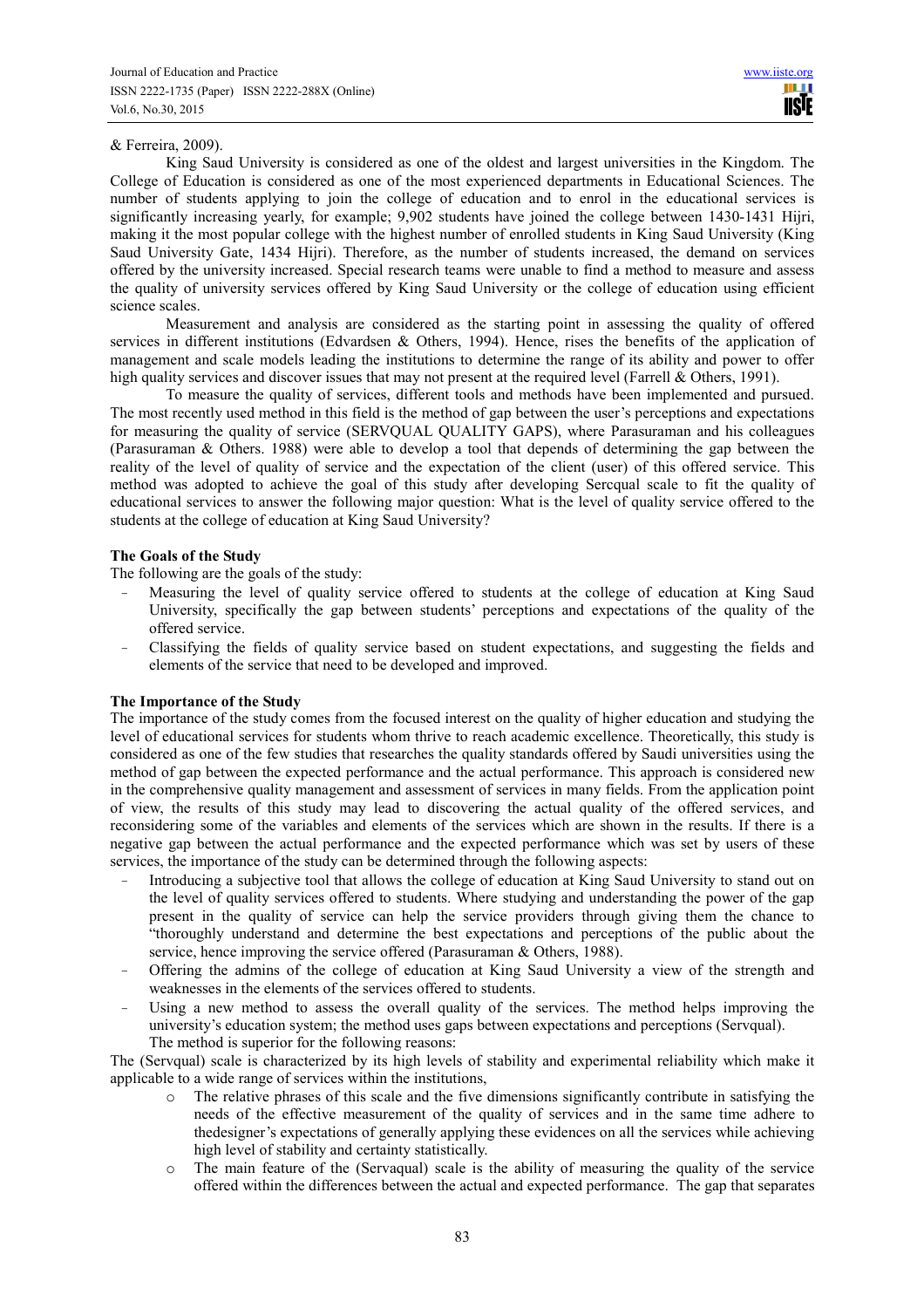between the actual and expected quality of service is considered a true indicator of the range of quality, effectiveness and the ability of the institution to offer the expected services (Parasuran  $\&$ Others, 1988).

o The model, to high degree, focuses on the expectations and opinions of the clients in determining the quality of the offered services.

#### **Questions of the Study**

The purpose of the study is to determine the quality of services offered to students by the college of education at King Saud University through defining the gaps between the students' expectations and perceptions about the quality of services offered by the college, specifically focusing on answering the following questions:

- What are the gaps between the students' expectations and perceptions of the quality of the offered service in the college of education at King Saud University?
- What are the satisfactory fields and elements of the services offered by the college of education at King Saud University, and what are fields and elements of the offered services that require improvement?

### **Study Terminology**

Measurement:

Measurement is defined as the process of imputing or assigning numbers to a certain system in order to quantify and asses a feature or a certain variable (Aldousary, 2001).

The researcher defines the measurement as tool that allows the user to quantify what the educational institution owns from features and specification that allows the institution to function properly.

• Quality of Service:

Defined by (Al-Rasheed, 1995) as a translation of the needs and expectations of students on certain specifications that are basic to their education and training needs and generally applying the educational services and drafting the goal coinciding with the expectations of the students.

The researched defines the quality of service as: The overall attributes and specifications that are related to the educational service and harmonizes with the needs and desires of the beneficiaries and shows the projected results in high quality.

SERVOUAL Method and Tool:

SERVQUAL can be defined as "a tool that consists of five standards an twenty-two bits that measure the expectations of the clients about the actual and expected performances of the offered service, then assess the quality of the service by measuring and defining the gaps that separates the degrees of actual performance and expected performance of the quality of service (Parasuraman & Others 1988).

The researcher defines SERCQUAL as a tool and an instrument to measure the difference between the clients' expectations of the service and the actual offered service. The model was designed from the assumption that the level of quality of a service offered to the client can be determined using the gap between the clients' expectations of the quality of service and the actual achieved quality service, and also through measuring the importance of each dimension available in the quality of service.

#### **Limits of the Study**

Objective Limits:

Identification of the level of quality of service offered to the students of the college of education at King Saud University, and determining the gap between the students' expectations and perceptions of the quality of service offered using the Servaqual scale.

Spatial Limits:

The study was limited to the college of education at King Saud University in Riyadh, KSA.

Time Limits:

The study was implemented during the first semester of the academic year 1435 Hijri.

#### **The Theoretical Framework**

#### **First: Educational Services**

The Arab Higher Education is going through significant problems whereas its institutions face serious challenges and threats which made it important to pay attention to the services provided by these universities and its colleges as well as ensure the quality of education provided to their students in terms of preparing them with certain characteristics to make them able to experience the big amount of information as well as the ongoing processes of change and the massive technological advancement. As such, their role is not only based on knowledge and listening, but they go beyond to deal with this information and make use of it to serve the learning process, and this requires a significant transformation in educational institutions in order to provide an educational environment which gives students the freedom of expression, discussion as well as self-learning. It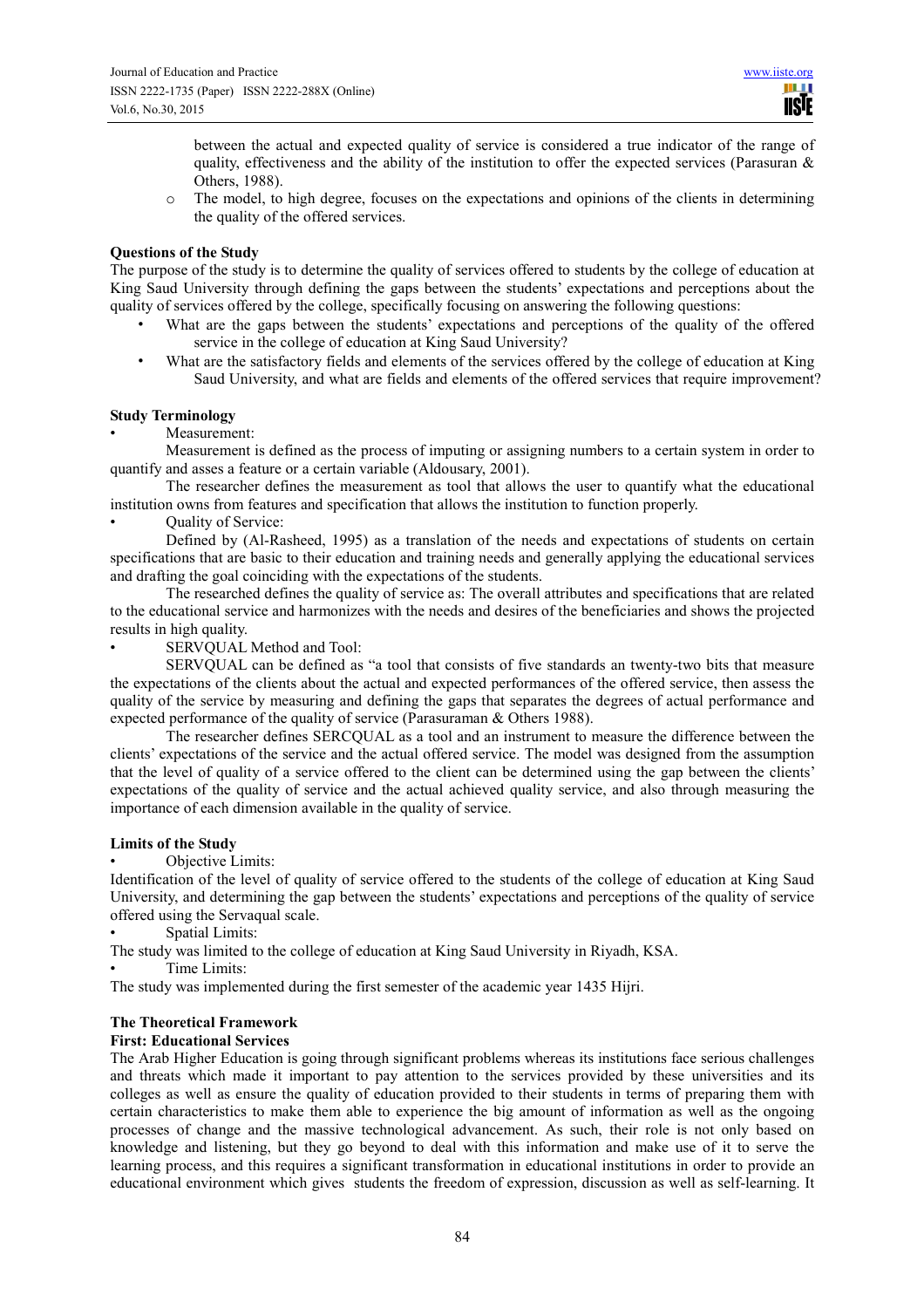is no secret to anyone interested that the measurement process is one of the main pillars for the development of the quality of services (Oakland, 1995), what can't be measured can't be developed, since it is not possible to determine the extent of development or decline in production efficiency and the level of service provided without the use of a tool or other measuring instruments, and in terms of services provided by universities it can be measured by several ways which are:

- The extent of a student's achievement.
- The extent of satisfaction of students as well as their parents.
- The level of University graduates.
- The Level of University professors.
- Administration proficiency.
- Optimal use of financial and human resources.
- The service of society.

Based on Sallis's view of educational services quality (Sallis, 1993), they are based on two key perspectives:

- Matching the outcome with the desired specifications.
- Meet the needs of the service user

Even through these two perspectives were developed to be used in industry, however, many educators believe that this can also be applied to the educational process.

Fundamental models to measure the services provided in educational institutions:

- Control of Service Quality: comes subsequent to the production process and in terms of the educational process, it comes by using internal and external tests and by writing reports and taking the opinion of parents.
- Quality Assurance: made before and during the educational process and it is difficult to apply this model in the educational process because achieving some educational goals does not depend on the educational institution alone, but often there are variables and conditions that can impact the educational process.
- Quality Management System: This system is based on the management and monitoring of employees of the institution.
- Total Quality Management: This model is considered an extension and development of quality assurance system and it seeks to ensure that each member of the organization is willing to satisfy the customer

Second: Servequal scale:

Scale definition:

Servequal scale: A tool and means to measure the difference between customer's expectations of the service and the service that is actually provided to them (Zeithaml, 1990).

Servqual scale has appeared in the surface: and it is a standard tool designed and regulated by researchers "Barassoraman and Sazamil and Perry," where it plays a pivotal role in evaluating the quality of various services, and applying them globally on a large scale (Grapentine 1998).

• Evaluating Criteria for Service Quality:

Servqual scale depends on five main general dimensions in order to evaluate the quality of service provided. These dimensions are: Tangibility, trust, responsibility, safety, empathy. The following is a detailed view of these criteria:

- 1. Tangibility: it is mainly linked to answer questions such as: to what extent is the infrastructure characterized by, physical facilities, tools and equipment, human resources, and the communication processes performed by the service provider based on tangible physical nature.
- 2. Reliability: linked to questions such as: can the customer trust and rely on the institution to provide required service? Is this institution providing them with the required service or not? And it reflects trust after this consistency in the quality of their performance from the client side. There is no doubt that trust is the most important dimensions of service quality from the client perspective
- 3. Responsibility: this criteria answers questions such as: Do workers in the institutions have the ability to lend a hand and help the customer, and the ability to provide the required services quickly and effectively? This dimension focuses on the measurement of both the institution and its staff's ability to respond and meet the needs of customers.
- 4. Security: answers questions such as: do workers in the institutions have sufficient knowledge and information? As well as qualifications and efficiency? This dimension focuses on skills, respect, and accuracy at work.
- 5. Empathy: This criterion answer questions like: does the service organization provide an appropriate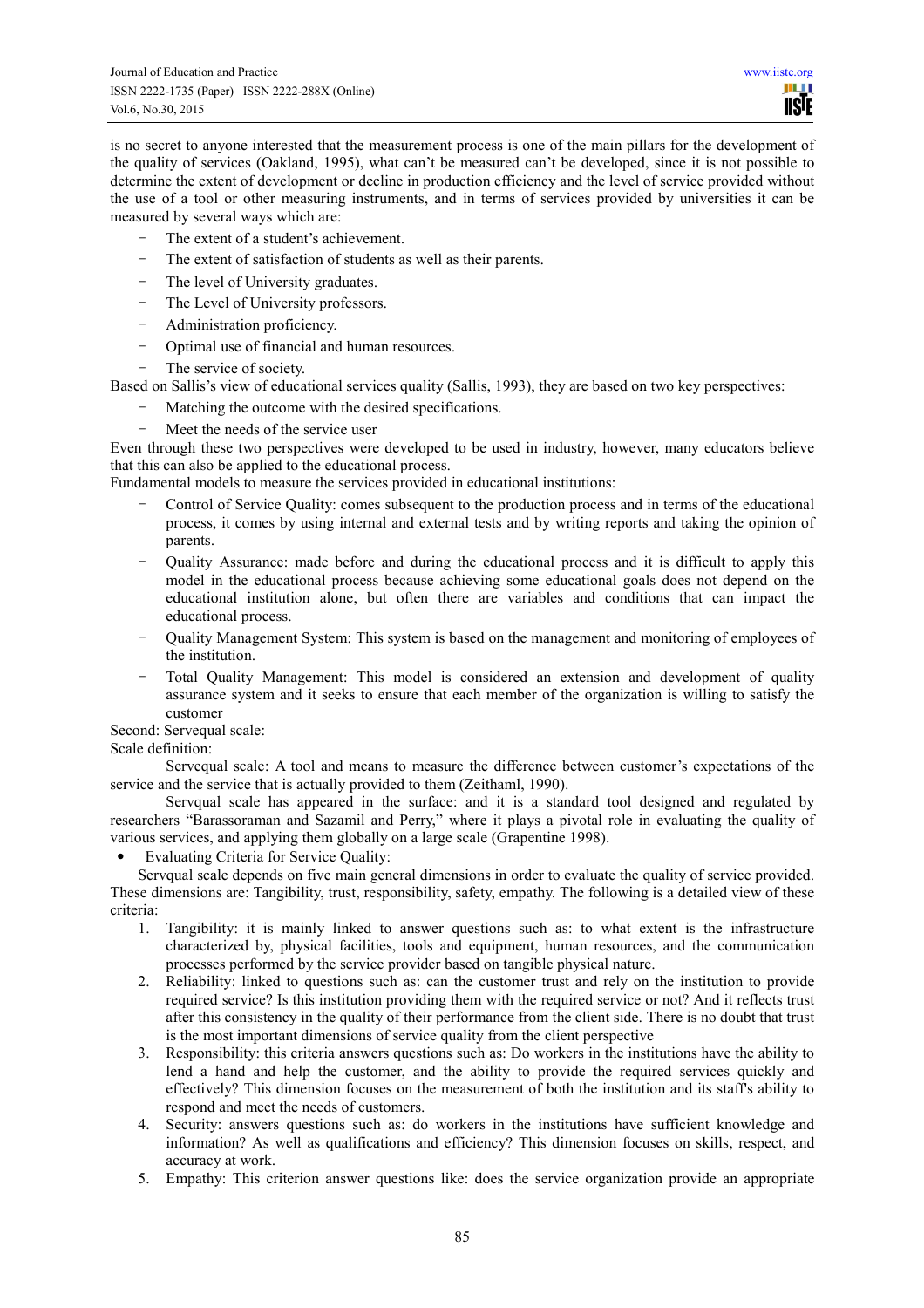degree of personal care and attention to the customer? This dimension focuses on the ability of employees in the institution to discover the feelings of others (mainly clients) and handle them well.

#### The translation of the original copy of Servqual Scale:

The Servqual service quality model consists of two main parts:

- 1. The part that identify the customer expectations of service quality (E).
- 2. The part that identify the current perceptions of the actual service (P) within specific service institutions.

#### **Previous Research**

The previous morals researches in the field of quality assessment and evaluation, supplied us with several practical applications of Servqual Scale in various fields, which insures a successful practicality of this scale, and its high levels of reliability and experimental validity.The research team was able to reach (16) studies that measured the service quality level in sectors other than educational, and (87) previous scientific studies in educational sector- in particular: Higher education institutions. (Refer to "Previous Scientific Studies" Extension).Four studies in total will be conducted in this research, due to the substantive and geographic proximity to the current study, which are as follows:

1. Norizan and Zain (2010), Quality of Service:

The gaps in the College of Business Administration, Qatar University, the study was conducted to identify the discrepancy between the students expectations and perceptions of the quality of services provided by the College of Business Administration in one of the public universities in a Gulf State, using Servqual Scale, after having it adapted and configured to become 22 terms.

And the study sample consisted of 141 students, where Obelix and Pharamix Analysis was used. The Results showed that the College and College members do not provide high quality service according to the students.

2. Alalak (2009), measures and evaluate the students' satisfaction of the Private and the Public Faculties of Business Administration in Jordan (Asia Journal of Marketing) 3 (2): 33-51, 2009.

The study aimed to measure the level of students' satisfaction in Faculties of Business Administration in 3 public and 3 private universities, and the comparison between them.

The study adopted the descriptive analytical method, and the sample included (665) participants, it used the questionnaire method, based on that of the famous Servqual, however, it differed much from it in terms of its access and elements.

The Comparison study showed the superiority of the academic services provision of all the private universities over that of the public universities.

3. Alzahrani, the measure of the educational service using Servqual, the expectations/perceptions scale, a field study applied on the Community College, Riyadh, King Saud University.

The study aimed to measure the quality level of the service provided by the Community College, from the viewpoint of its customers (Recruiting Agencies), and to identify the strength and weaknesses aspects. The study adopted the descriptive analytical method, and tested 3 main hypotheses, it also used the questionnaire method using a radically modified version of the famous Servqual Scale.

The study results showed the existence of negative gaps in all of the elements of the service quality provided, then these elements and dimensions were set in order, according to the development and improvement priorities.

4. Shukr Zadah and others, (2011), Servqual in the Malaysian Universities: International Students Perspective.

The study aimed to evaluate the quality of the academic service from the International students' perspective in some of the Malaysian Universities. The study used the Gap Analysis method that is based on the famous Servqual questionnaire, where its accesses and elements were changed to become (35) elements, and the study sample consisted of (522) Higher studies international students, and the results showed negative gaps between the students expectations and perceptions in all the quality elements of the questionnaire.

To sum up, the current study is different from the previously reviewed studies, in that it addressed the education College students, and it maintained the accesses and elements of the famous Servqual questionnaire, it is also considered the second study that was applied on the higher education institutions in Saudi Arabia, according to the knowledge and efforts of the researcher.

#### **Statistical Methods Used**

To analyze the data and to obtain the required results of the study, the researcher used the Pearson Correlation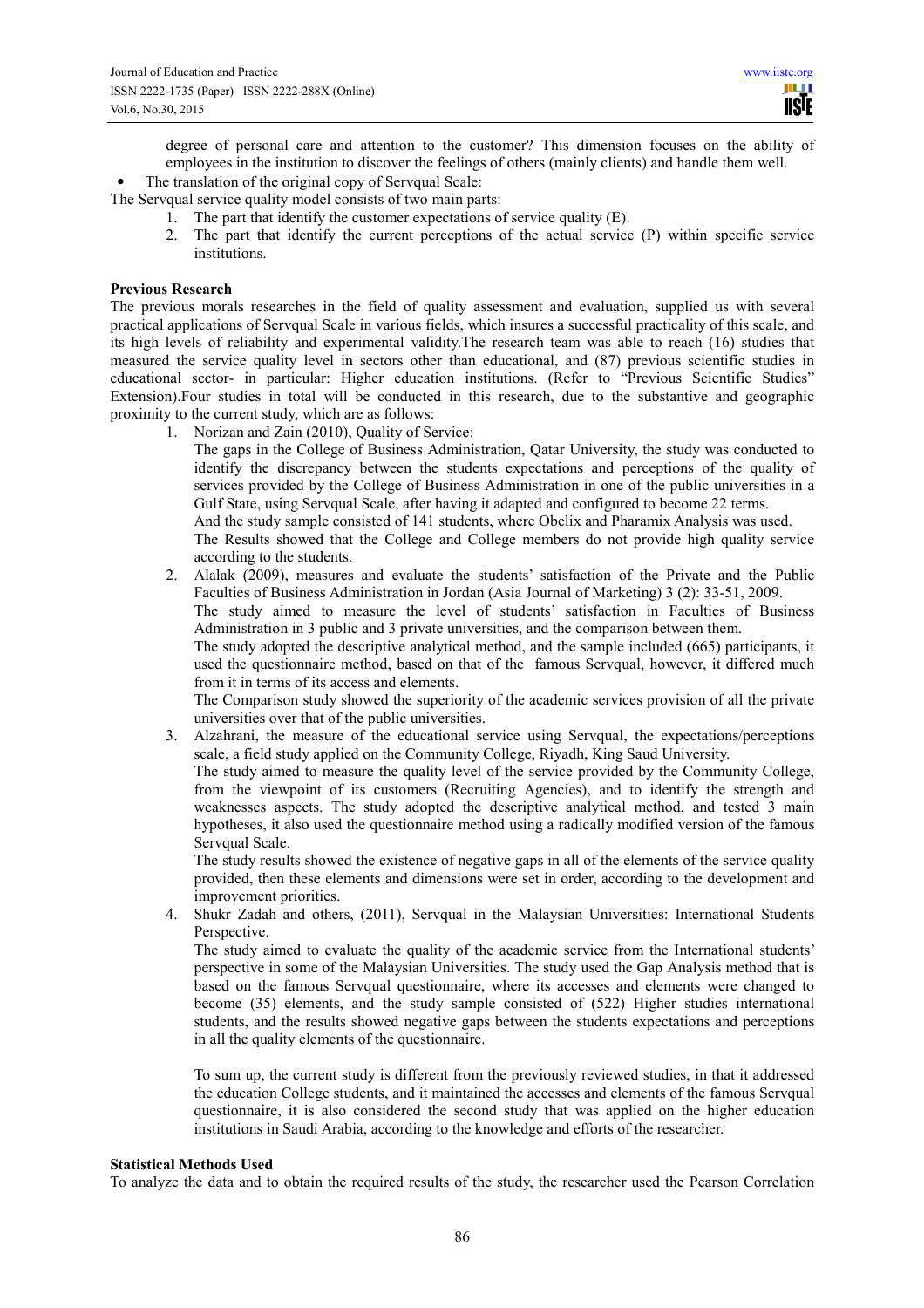Coefficient to find the content validity of the tool of the study. Cronbach's (alpha) coefficient is used to measure the stability of the tool, find the duplicates and the percentages to describe the preliminary data and the means to calculate the gaps in the quality of the service.

#### **First: Consistency**

#### • Content Validity:

The researcher calculated the correlation coefficient between each section and the dimensions it falls under as follows:

|    | on claim cochretent between each section and the unhelision it fails and th                                                                                              |           |           |                |           |             |
|----|--------------------------------------------------------------------------------------------------------------------------------------------------------------------------|-----------|-----------|----------------|-----------|-------------|
|    | Statement                                                                                                                                                                | Empathy   | Security  | Responsibility | Trust     | Tangibility |
| 1. | The college of education is equipped with modern<br>devices, example: equipment, labs, new technology,<br>etc                                                            |           |           |                |           | $0.703**$   |
| 2. | The college of education properly maintains the<br>financial infrastructure.                                                                                             |           |           |                |           | $0.736**$   |
| 3. | The employees and faculty members of the college of<br>education present themselves in a way that adheres to<br>the workplace (cleanliness, appropriate clothing,<br>etc |           |           |                |           | $0.809**$   |
| 4. | The courses offered by the college are subjected to<br>different modern topics and visual aid services<br>including: Text books, printed material, etc                   |           |           |                |           | $0.661**$   |
| 5. | When the college make promises, it delivers on time.                                                                                                                     |           |           |                | $0.754**$ |             |
| 6. | When students find problems, the college shows<br>interest and desire in solving the problems.                                                                           |           |           |                | $0.827**$ |             |
| 7. | The college performs its duties and responsibility on<br>time and tries to avoid errors.                                                                                 |           |           |                | $0.711**$ |             |
| 8. | The employees and faculty members promise to<br>deliver services to students during a reasonable time<br>limit                                                           |           |           | $0.600**$      |           |             |
| 9. | The employees and college members at the college of<br>education are committed to offering the required<br>services                                                      |           |           | $0.784**$      |           |             |
|    | 10. The employees and faculty members show desire and<br>willingness to assist students                                                                                  |           |           | $0.874**$      |           |             |
|    | 11. The employees of the college of education are<br>characterized by their preparedness to face problems<br>and complications that face the students.                   |           |           | $0.822**$      |           |             |
|    | 12. The employees and the faculty members' behaviors<br>inspire the students to feel confident                                                                           |           | $0.786**$ |                |           |             |
|    | 13. Students of the college of education feel secure when<br>dealing with the services.                                                                                  |           | $0.659**$ |                |           |             |
|    | 14. Employees and faculty members of the college of<br>education have well conducts manners when dealing<br>with students                                                |           | $0.758**$ |                |           |             |
|    | 15. Employees<br>and<br>faculty<br>members<br>seem<br>knowledgeable when answering the students'<br>inquiries.                                                           |           | $0.733**$ |                |           |             |
|    | 16. The college of education assigns relevant hours to<br>communicate and respond with all the students with<br>no exception.                                            | $0.815**$ |           |                |           |             |
|    | 17. There exist employees and faculty members that deal<br>with the student needs private and confidentially.                                                            | $0.869**$ |           |                |           |             |
|    | 18. The college of education focuses on offering the best<br>services to its students.                                                                                   | $0.796**$ |           |                |           |             |
|    | 19. The college of education understand the students'<br>special needs.                                                                                                  | $0.833**$ |           |                |           |             |

|                                                                               | Table $(1-1)$ |  |  |
|-------------------------------------------------------------------------------|---------------|--|--|
| Correlation coefficient between each section and the dimension it falls under |               |  |  |

\*\* Marks the level of significance 0.01

Reviewing the values of correlation coefficients in the above table, we found that the correlation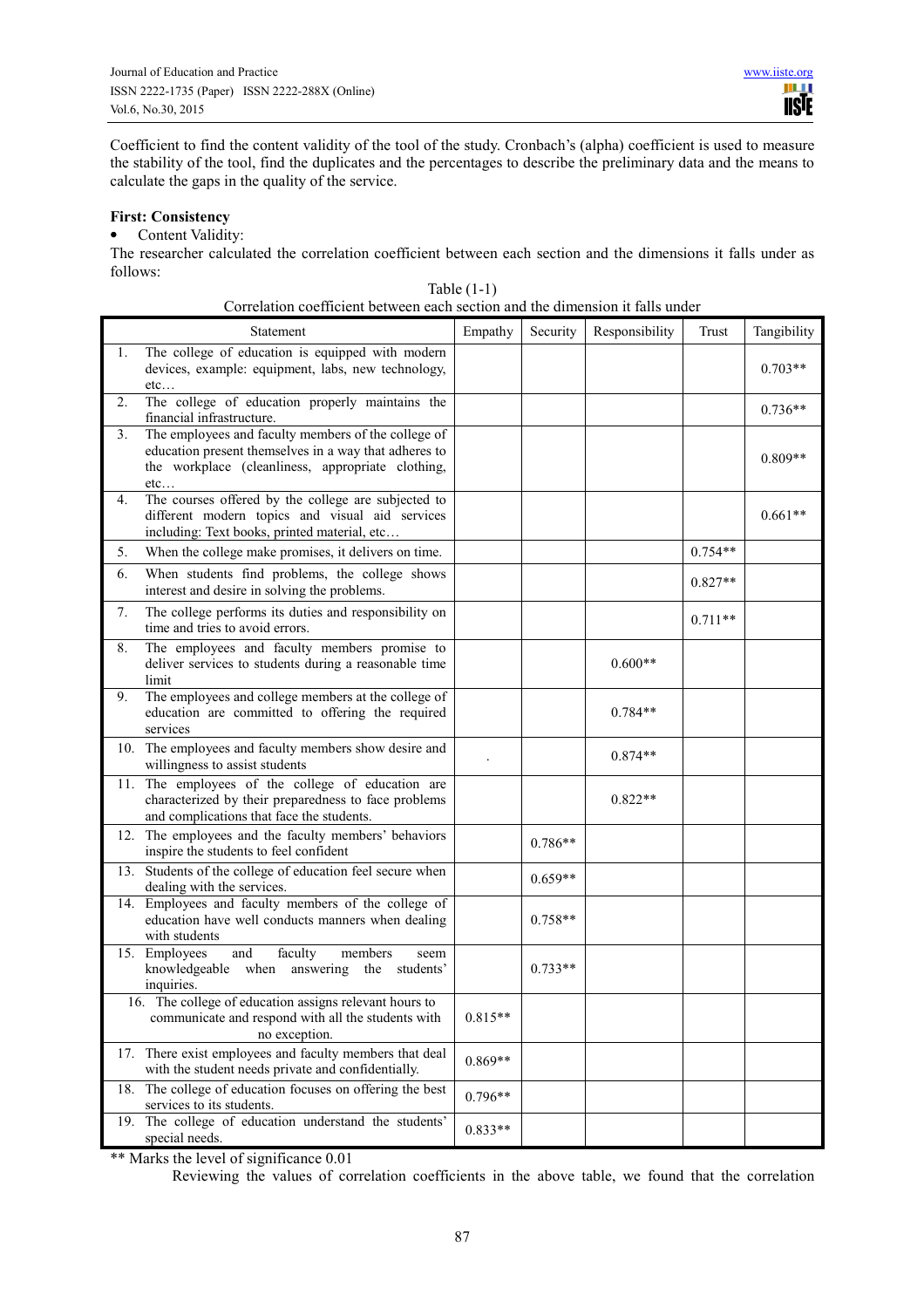coefficients are significant between phase and dimension it falls under, which confirms the content validity of the method of the study.

Second: Consistency:

The researcher calculated the consistency of the measuring tool using Cronbach's (alpha) coefficient and the result was 0.888 which corresponds to a high value of consistency and the stability of the tool.

Table (1-2)

# Coefficient of Consistency If Statements WereEmitted

| Dimension      | Statement                                                                                                                                                                                | Coefficient of<br>Consistency If<br><b>Statement Was</b><br>Emitted |
|----------------|------------------------------------------------------------------------------------------------------------------------------------------------------------------------------------------|---------------------------------------------------------------------|
|                | The college of education is equipped with modern devices,<br>$\mathbf{1}$ .<br>example: equipment, labs, new technology, etc                                                             | 0.887                                                               |
|                | The college of education properly maintains the financial<br>2.<br>infrastructure.                                                                                                       | 0.884                                                               |
| Tangibility    | The employees and faculty members of the college of education<br>3 <sub>1</sub><br>present themselves in a way that adheres to the workplace<br>(cleanliness, appropriate clothing, etc) | 0.883                                                               |
|                | The courses offered by the college are subjected to different<br>$4_{\cdot}$<br>modern topics and visual aid services including: Text books,<br>printed material, etc                    | 0.883                                                               |
|                | When the college make promises, it delivers on time.<br>5.                                                                                                                               | 0.887                                                               |
| Trust          | When students find problems, the college shows interest and desire<br>6.<br>in solving the problems.                                                                                     | 0.882                                                               |
|                | The college performs its duties and responsibility on time and tries<br>7.<br>to avoid errors.                                                                                           | 0.883                                                               |
|                | The employees and faculty members promise to deliver services to<br>8.<br>students during a reasonable time limit.                                                                       | 0.883                                                               |
|                | The employees and faculty members at the college of education are<br>9.<br>committed to offering the required services.                                                                  | 0.886                                                               |
| Responsibility | 10. The employees and faculty members show desire and willingness<br>to assist students.                                                                                                 | 0.884                                                               |
|                | 11. The employees of the college of education are characterized by<br>their preparedness to face problems and complications that face the<br>students.                                   | 0.886                                                               |
|                | 12. The employees and the faculty members' behaviors inspire the<br>students to feel confident                                                                                           | 0.877                                                               |
|                | 13. Students of the college of education feel secure when dealing with<br>the services.                                                                                                  | 0.883                                                               |
| Security       | 14. Employees and faculty members of the college of education have<br>well conducts manners when dealing with students.                                                                  | 0.881                                                               |
|                | 15. Employees and faculty members seem knowledgeable when<br>answering the students' inquiries.                                                                                          | 0.879                                                               |
|                | 16. The college of education assign relevant hours to communicate and<br>respond with all the students with no exception.                                                                | 0.878                                                               |
| Empathy        | 17. There exist employees and faculty members that deal with the<br>student needs private and confidentially.                                                                            | 0.878                                                               |
|                | 18. The college of education focuses on offering the best services to its<br>students.                                                                                                   | 0.879                                                               |
|                | 19. The college of education understands the students' special needs.                                                                                                                    | 0.880                                                               |

As shown above, the statements are adequate and do not have a negative impact on the overall scale, where emitting any statement can decrease the overall value of the consistency coefficient (0.888).

#### • **Descriptive Analysis**

To describe the preliminary data, the researcher calculated the frequency and the percentages as follows: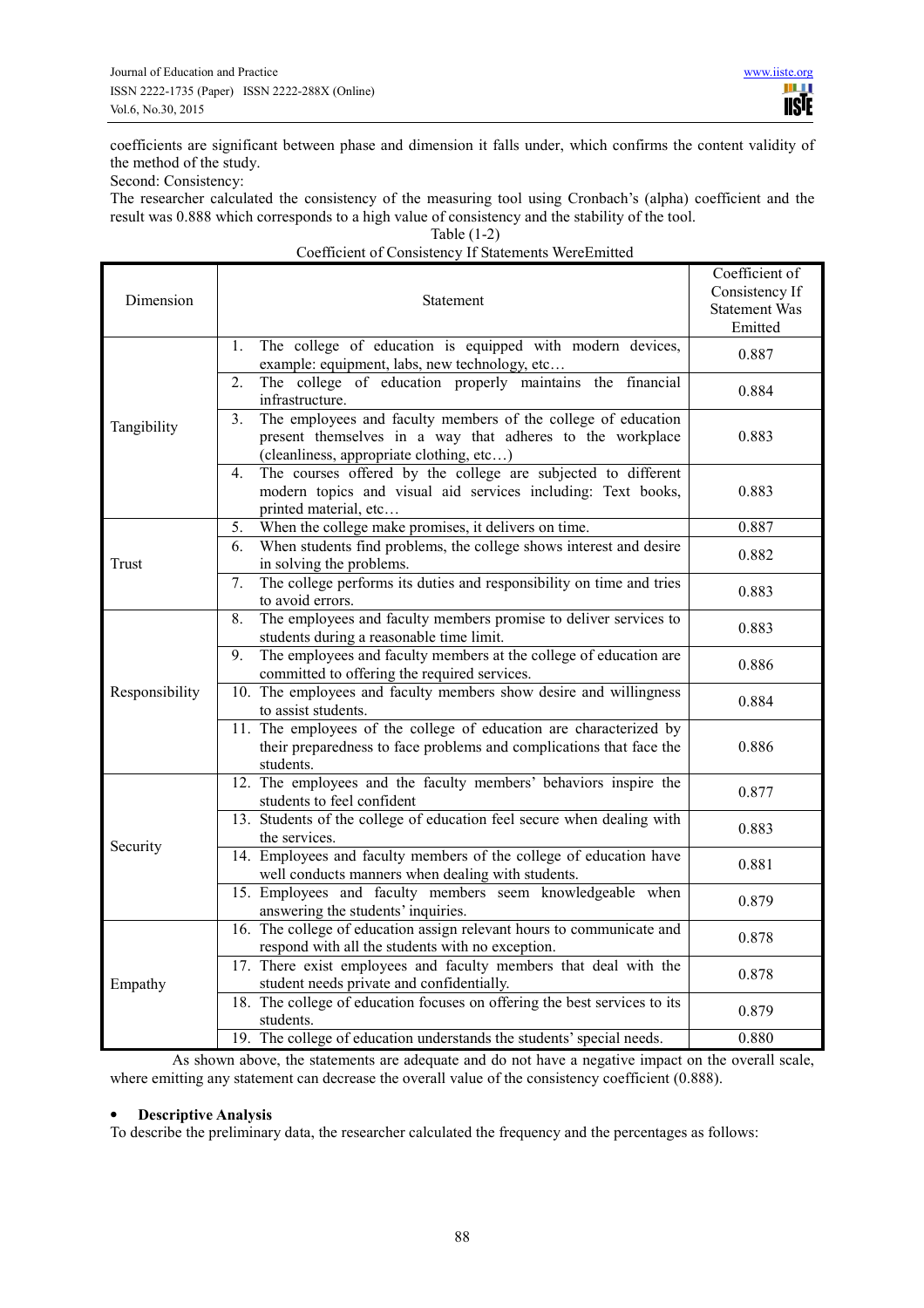| Sampling Distribution According to Specialization |                |            |  |  |  |
|---------------------------------------------------|----------------|------------|--|--|--|
| Specialization                                    | Frequency      | Percentage |  |  |  |
| Psychology                                        | 47             | 23.6%      |  |  |  |
| <b>Educational Management</b>                     | 39             | 19.6%      |  |  |  |
| <b>Instructional Technology</b>                   | 7              | 3.5%       |  |  |  |
| <b>Special Education</b>                          | 17             | 8.5%       |  |  |  |
| Curricula and Teaching Methods                    | 10             | $5.0\%$    |  |  |  |
| Islamic Studies                                   | 11             | 5.5%       |  |  |  |
| Technical                                         | 17             | 8.5%       |  |  |  |
| Pedagogy                                          | $\overline{4}$ | $2.0\%$    |  |  |  |
| Unclear $(N/A)$                                   | 47             | 23.6%      |  |  |  |
| Total                                             | 199            | 100.0%     |  |  |  |







Measurement of service quality gap as a whole:

The researcher calculated all the special perceptions and expectationsstatements, and after that he found out the difference between them, and the difference between perceptions and expectations was first calculated in order to calculate the gap, and the results were as follows:

|                                                    | $(Table 1-6)$     |
|----------------------------------------------------|-------------------|
| Total gap between the perceptions and expectations |                   |
| Expectations average                               | Percentions avera |

| average<br>∵vner<br>-16        |      | average<br>$\sim$<br>nne<br>$\sim$ | m.<br>gar<br>1 he             |  |
|--------------------------------|------|------------------------------------|-------------------------------|--|
| <b>TRUS</b><br>`ota<br>measure | v.sr | $\overline{\mathcal{F}}$<br>. .    | $\sim$ $\sim$<br>-<br>. . J J |  |
|                                | œ    |                                    |                               |  |

And to propose important aspects in the fields and elements, the researcher suggests to the education college to improve its services according to the priority of the dimensions and elements. The following are the elements displayed in importance order: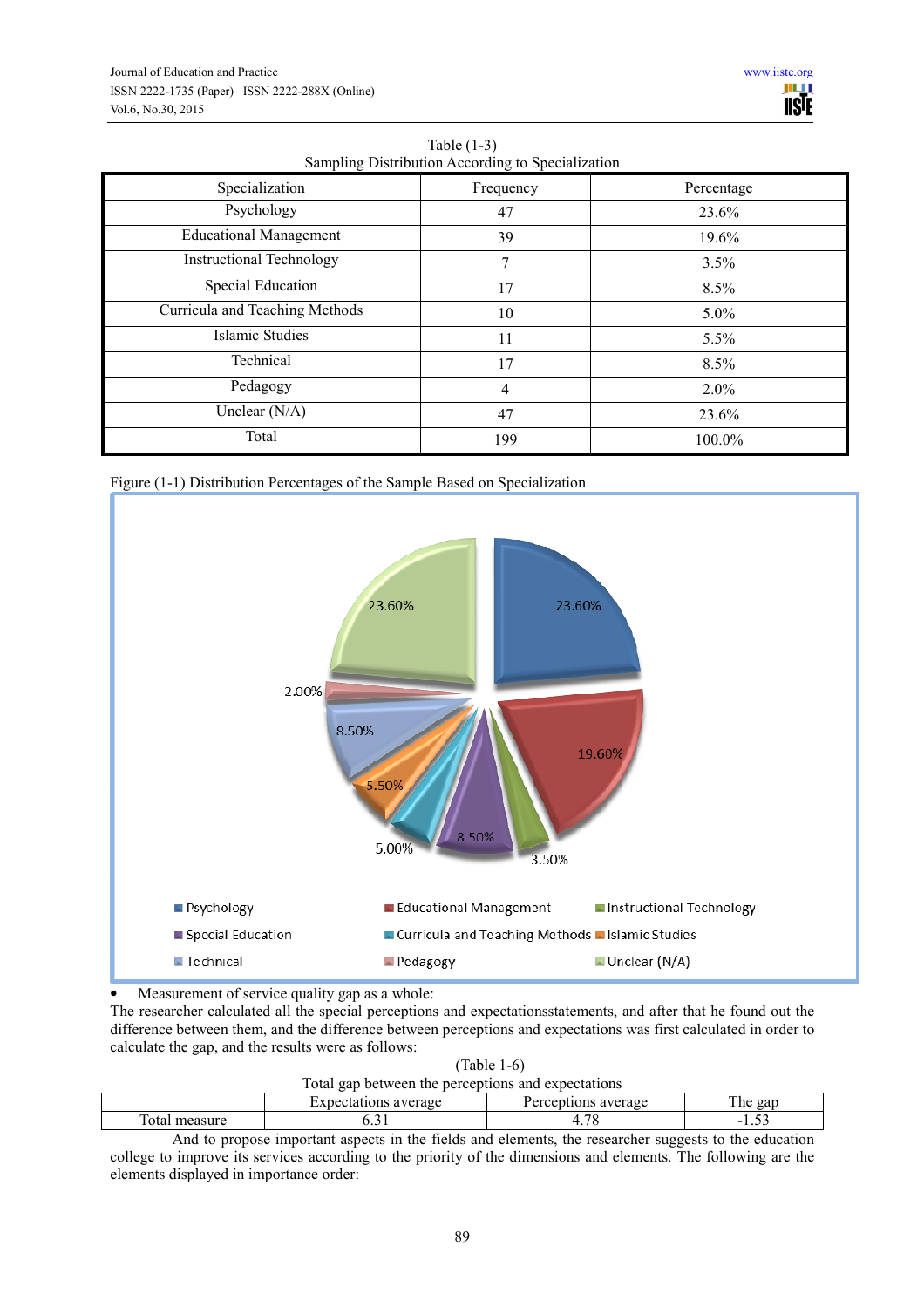- o Trust
- o Empathy
- o Tangibility
- o Safety
- o Responsibility

The students order for these dimensions through their answers was compatible with the results of the previous studies which indicated that for students the trust comes first in the scale of priorities for improvement.. While students' order differed in the less important dimensions from the previous studies results. While the previous results show that tangibility comes last in the scale of priorities, This study results show that responsibility is the least aspect that needs development.

• Gap Calculation for each aspect:

The researcher calculated the gap in the service quality provided to students of the College of Education based on each of the five dimensions provided above, by calculating the difference between the average of expectations as well as perceptions for each aspect, and the results as follows:

(Table 1-5)

| The gap between perceptions and expectations for each axis: |              |             |          |  |
|-------------------------------------------------------------|--------------|-------------|----------|--|
| Axis                                                        | expectations | perceptions | The gap  |  |
| Tangibility                                                 | 6.55         | 4.79        | $-1.77$  |  |
| Trust                                                       | 6.48         | 4.58        | $-1.90$  |  |
| Responsibility                                              | 5.84         | 4.82        | $-.1.01$ |  |
| Safety                                                      | 6.26         | 5.05        | $-1.21$  |  |
|                                                             |              |             |          |  |
| Empathy                                                     | 6.45         | 4.58        | $-1.87$  |  |

Figure (1-3) Service quality gap for each dimension



Quality Gaps in each dimension

Based on the table and the figure above, it is clear that the second aspect had the highest gap where the expectations level of students has exceeded their perceptions by (1.90)

On the other hand, the researcher found that the third axis has the lowest gap, where the level of students' expectations in terms of the responsibility aspect has exceeded their perceptions by (1.01)

• The calculation of the service quality gap provided to education college students in King Saud University : The researcher calculated the service quality gap by finding the difference between the average of both perceptions and as expectations based on certain statements, and the results are as follows:

(Table 1-4)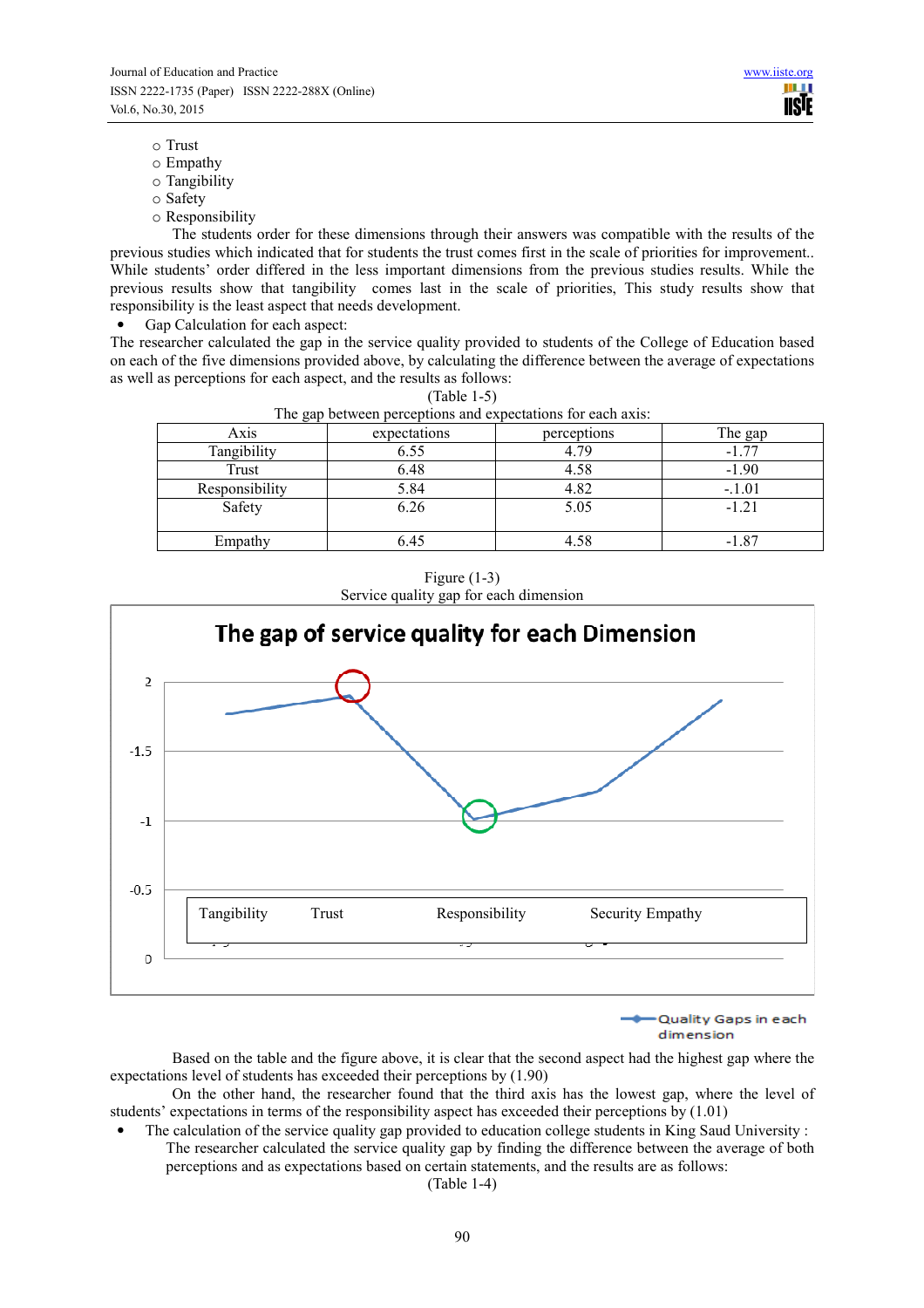|                | rne gap between perceptions and expectations for each statement |                   |             |         |
|----------------|-----------------------------------------------------------------|-------------------|-------------|---------|
|                | The statement                                                   | Expectations      | Perceptions | The Gap |
| 1.             | The college of education must have modern devices and           | 6.66              | 4.66        | $-2.00$ |
|                | equipment such as: equipment, labs, and modern                  |                   |             |         |
|                | technology                                                      |                   |             |         |
| 2.             | The physical infrastructure must always be well                 | 6.68              | 4.56        | $-2.11$ |
|                | maintained in the college of education.                         |                   |             |         |
| 3 <sub>1</sub> | members must present<br>The<br>College<br>themselves            | 6.40              | 5.46        | $-0.94$ |
|                | appropriately based on their nature of work, with regards to    |                   |             |         |
|                | cleanliness, and wearing appropriate clothing as well as        |                   |             |         |
|                | decent appearance                                               |                   |             |         |
| 4.             | The Materials provided in the College of education such as      | 6.48              | 4.47        | $-2.1$  |
|                | textbooks, printed materials, etc, must be visually attractive  |                   |             |         |
|                | and must have modern content                                    |                   |             |         |
| 5.             | When the College of Education promises to do something          | 6.47              | 4.59        | $-1.88$ |
|                | at a specific time, it must keep its promises                   |                   |             |         |
| 6.             | When students face a certain problem, the College of            | 6.47              | 4.50        | $-1.97$ |
|                | Education must give them attention as well as a sincere         |                   |             |         |
|                | desire to solve their problems                                  |                   |             |         |
| 7.             | The college of education carry out the tasks and                | 6.55              | 4.62        | $-1.93$ |
|                | responsibilities entrusted to it effectively and keep on        |                   |             |         |
|                | doing them without making mistakes                              |                   |             |         |
| 8.             | The College of Education staff must provide services to         | 6.18              | 4.70        | $-1.47$ |
|                | students at specified time frames, and they must be able to     |                   |             |         |
|                | do them on a consistent basis                                   |                   |             |         |
| 9.             | The Employees and members of the College of Education           | 5.95              | 4.79        | $-1.16$ |
|                | are characterized by commitment, and permanent presence         |                   |             |         |
|                | while providing the required services                           |                   |             |         |
|                | 10. The workers and members of the College of Education are     | $\overline{5.71}$ | 4.92        | $-0.79$ |
|                | known to always have a good desire and willingness to           |                   |             |         |
|                | extend a helping hand to students                               |                   |             |         |
|                | 11. The Workers in the college of education have consistent     | 5.50              | 4.85        | $-0.65$ |
|                | desire and readiness to face the problems and concerns          |                   |             |         |
|                | which students may face.                                        |                   |             |         |
|                | 12. The Workers' behaviour must inspire the students to have    | 6,24              | 4.93        | $-1.31$ |
|                | confidence in them                                              |                   |             |         |
|                | 13. The Students in the College of Education feel safe in their | 5.78              | 4.79        | $-1.00$ |
|                | different interaction with it                                   |                   |             |         |
|                | 14. The College of Education staff must possess high morals in  | 6.52              | 5.36        | $-1.16$ |
|                | their interaction with students.                                |                   |             |         |
|                | 15. The college of Education staff must have good knowledge     | 6.52              | 5.14        | $-1.38$ |
|                | in order to answer students' questions                          |                   |             |         |
|                | 16. The College of education must devote specific working       | 6.43              | 4.61        | $-1.82$ |
|                | hours suitable for communication and interaction with all       |                   |             |         |
|                | the students without exception                                  |                   |             |         |
|                | 17. The College of Education must have staff that can help      | 6.28              | 4.47        | $-1.81$ |
|                | students individually and personally                            |                   |             |         |
|                | 18. The College of Education must be based on certain           |                   |             |         |
|                | foundations to provide the best services to students            | 6.51              | 4.66        | $-1.85$ |
|                | 19. The college of education must understand students' needs.   | 6.59              | 4.58        | $-2.01$ |

# The gap between perceptions and expectations for each statement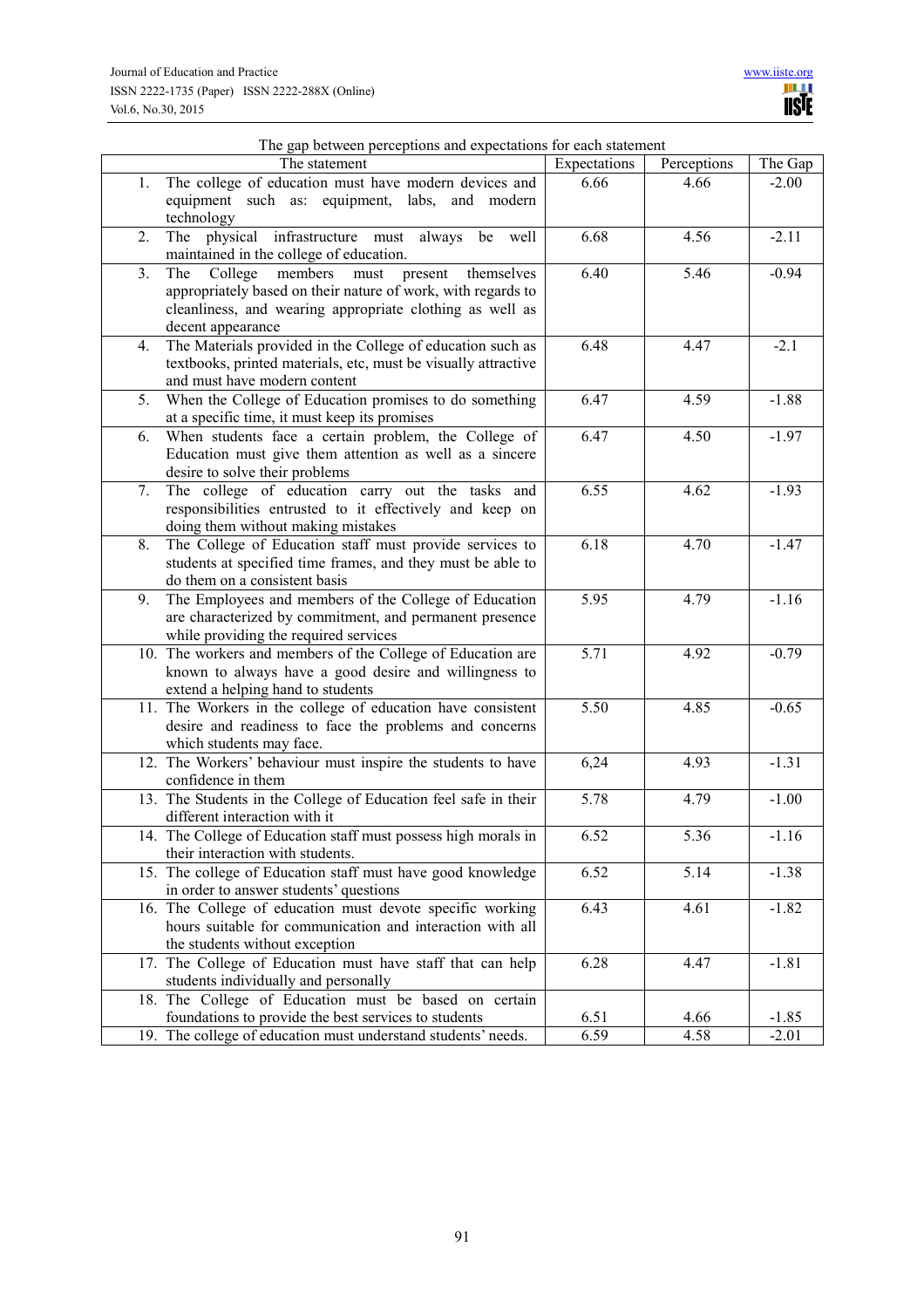

# -The gap of service quality for each statement

Based on the table and figure above; the second, the forth, and the nineteenth statements have the highest gaps, Where the level of students' expectations regarding the infrastructure of the college Exceeded level of perceptions with (2.11).

Also the levels of students' expectations regarding the materials provided by the college such as textbooks and printed material, exceeded their perceptions with (2.01).

And levels of students' expectations regarding the college's understanding of students' needs had exceeded their perceptions with (2.01).

On the other hand, statement number (11) has the lowest gap, where students' expectations regarding the college staff being ready to face challenges and concerns of students has exceeded their perceptions with  $(0.65)$ .

For the most important elements that need to be developed and improved, researcher has prepared the following list of priority development and improvement in the overall services:

- The physical infrastructure must always be well maintained in the college of education.
- Materials provided in the college of education such as textbooks, printed materials, etc., must be visually attractive and must have modern content
- College of education must understand students' needs.
- The college of education must have modern devices and equipment such as: equipment, factories, and modern technology
- When students face a certain problem, the college of education must give them attention as well as a sincere desire to solve their problems
- The college of education must lead tasks and responsibilities entrusted to it effectively and keep on doing them without making mistakes
- When the college of education promises to do something at a specified time, they must keep their promises
- College of Education must be based on certain foundations to provide the best services to students
- College of education must devote specific working hours suitable for communication and interaction with all the students without exception
- College of Education must have staff that can help students individually and personally
- College of Education staff must provide services to students at specified time frames, and they must be able to do them on a consistent basis.
- College of Education staff must have the required knowledge in order to answer students' questions
- Workers' behaviour must inspire students to have confidence in them
- Employees and members of the College of Education are characterized by commitment, and permanent presence while providing the required services
- The College of Education staff must possess high morals in their interaction with students.
- Students in the college of education must feel safe in their different interaction with it
- College members must present themselves appropriately based on their work status at work, with